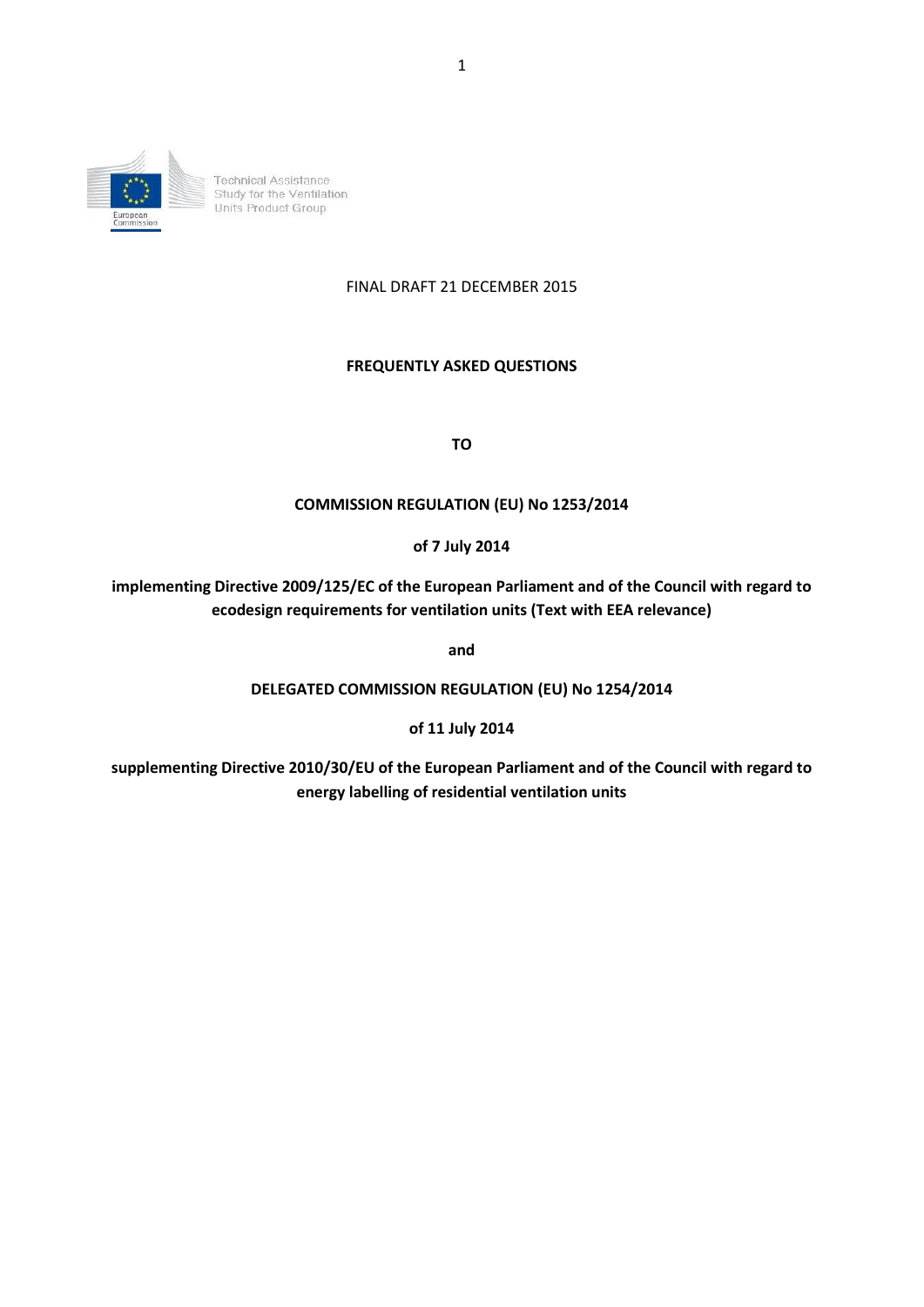#### **INTRODUCTION**

The Ecodesign and Energy Labelling regulations for ventilation units were published in 2014. The regulations establish minimum requirements and an energy labelling scheme for the products in their scope. These guidelines aim to help relevant stakeholders, including industry and public authorities, to implement the Regulations in practice. They summarise the most relevant information from the regulations to give SMEs an introduction to the subject matter and answer the most common questions. The guidelines are intended to be used only for facilitating the implementation of the Regulations. They are not intended to replace the Regulations or to provide "interpretation" beyond their intent. The guidelines only reflect the opinion of the Commission services and are not legally binding. A finally binding legal interpretation of EU legislation may only be provided by the European Court of Justice. The guidelines are without prejudice to the position the Commission might take should an issue arise in a procedure before the European Court of Justice.

#### **FREQUENTLY ASKED QUESTIONS**

#### **QUESTION ON THE PLACING ON THE MARKET – PUTTING INTO SERVICE**

## **1. What is it exactly meant for placing a product on the market? What is the difference with putting it into service?**

For the definitions of "placing on the market" and "putting into service", please refer to the Ecodesign Directive 2009/125, in particular Article 2. Further explanations can be found in the "Blue Guide"<sup>1</sup>, in particular under sections 2.2. and 2.3, according to which placing a product on the market refers to making it available for the first time on the Union market. The operation is reserved either for a manufacturer or an importer i.e. the manufacturer and the importer are the only economic operators who place products on the market. A product is made available on the market when supplied for distribution, consumption or use on the Union market in the course of a commercial activity, whether in return for payment or free of charge.

Concerning the differences between "placing on the market" and "putting into service", please refer to the Frequently Asked Questions (FAQ) on the Ecodesign Directive and its Implementing Regulations<sup>2</sup>, question 1 pg3.

#### **QUESTIONS ON THE PLACING ON THE MARKET – SPECIFIC CASES**

**2. Would a company be able to manufacture non-compliant products after 01/01/2016, if an order before 31/12/2015 is received? What happens to non-compliant products which fail after 01/01/2016, but are still in their warranty period? Does Regulation 1253/2014 apply to ventilation units, to be installed in buildings which are already under construction on the day this Regulation entered into force?**

As a general rule, it is the moment when a product is placed on the market which determines the applicable legal requirements. Products placed on the market after the date an Ecodesign Regulation is applicable

 $\overline{a}$ 

<sup>1</sup>Available at <http://ec.europa.eu/DocsRoom/documents/11502>

<sup>&</sup>lt;sup>2</sup> Available at [http://ec.europa.eu/growth/industry/sustainability/ecodesign/policy-actions/index\\_en.htm](http://ec.europa.eu/growth/industry/sustainability/ecodesign/policy-actions/index_en.htm)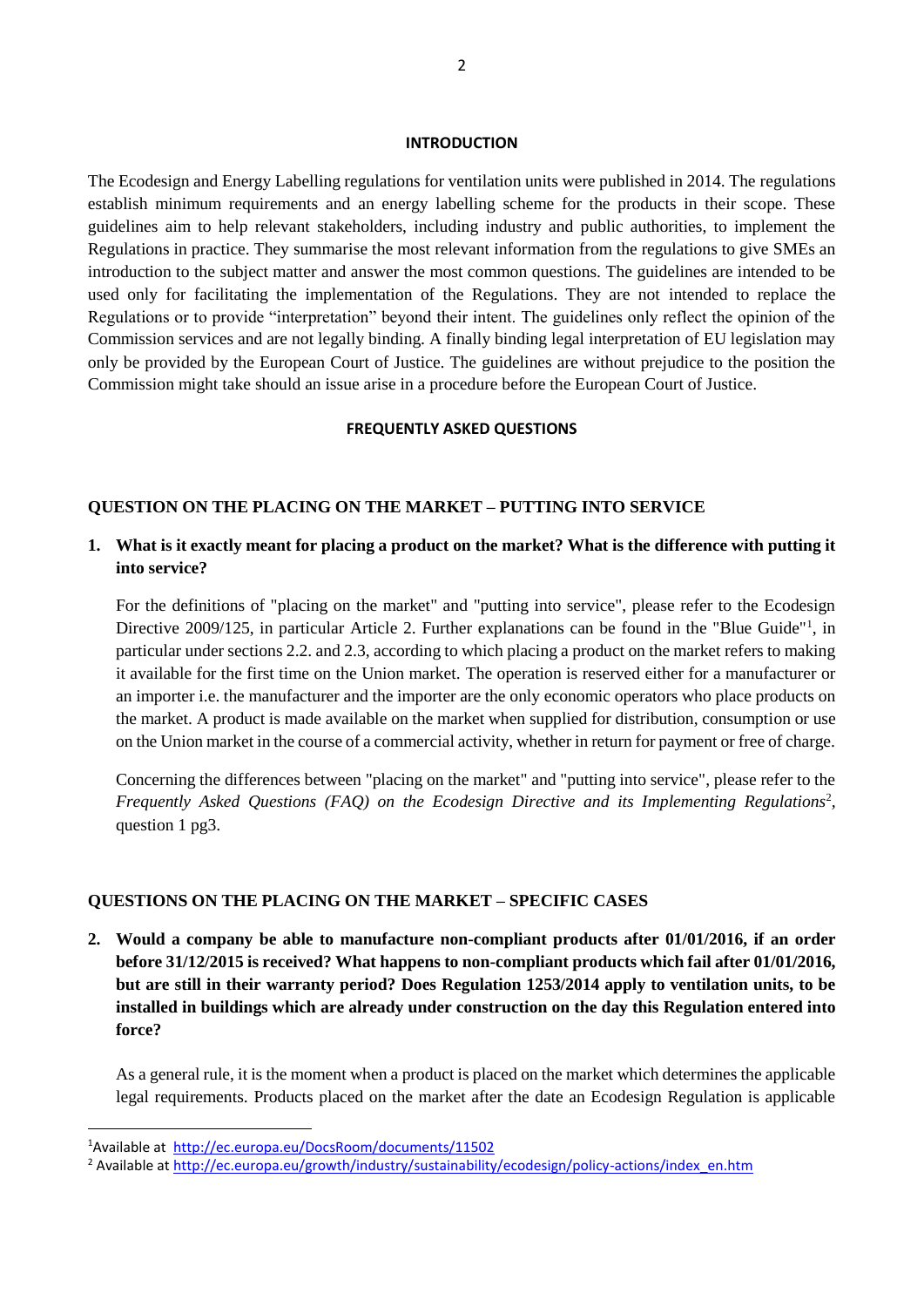(1253/2014, in our specific case), need to comply with its provisions. Moreover, any private contract needs to respect the applicable legal framework. The placing on the market takes place when the product is supplied for distribution, consumption or use and it is in any event necessary that the product has been manufactured and its conformity has been assessed. A contract which has been signed to manufacture a particular product, where this product still does not exist, cannot be construed as placing on the market. Therefore, the Regulation 1253/2014 cannot be interpreted as excluding from its scope products in the situations hereby described.

## **QUESTIONS ON "SEPARATE DELIVERY" AND CE-MARKING**

**3. Who is responsible for the CE marking when the ventilation unit is delivered without control system? The manufacturer of the ventilation unit, or the one who connects the control system? How to label a RVU sold without control system? How to deal with partly delivered (separate components) and/or installed units?**

It is not fully clear by the expression "control system", if the "indoor climate control system" is meant, or the "motor control system". The first one is e.g. related, for RVUs, to the choice of the control factor, (Annex IV-1-n of Regulation 1253/2014), whereas the second one is related to the declared type of drive (Annex IV-1-e (for RVUs) or Annex V-1-d (for NRVUs)). Specific categories of drive are explicitly addressed by the Ecodesign Regulation 1253/2014: as an effect of the provisions laid down in annex II for RVUs and Annex III for NRVUs, ventilation units have to be equipped with a multi-speed drive or variable speed drive. In case it is opted for the variable speed drive (VSD), as from definition 4 of Annex I (of Regulation 1253/2014), the VSD can be a separate delivery. Concerning the "indoor climate control systems", specifically for RVUs, several options are possible (e.g. "manual control", "demand control", etc.).

If a ventilation unit is placed on the market without the "indoor climate control system" or the "motor control system", the manufacturer has to provide the information on which system has to be installed on the ventilation unit, so that it complies with the requirements when putting it into service.

The manufacturer has to CE-mark the product showing he has complied with all his obligations. The installer is responsible for ensuring that the product is put into service in accordance with the information provided by the manufacturer pursuant to Annex IV or V. Suppliers also need to supply an energy label when placing residential ventilation units on the market, even if without indoor climate control system(s), in which case the calculation of the label class needs to take into account the information provided by the manufacturer pursuant to Annex IV-1-n of the ecodesign regulation.

Where other components might be delivered separately, an approach similar to the abovementioned situation can be adopted.

**4. Allegedly, there are some third countries (outside the EU) which require, to products to be sold on their markets, compliance with some EU directives, e.g. the Machinery directive. Some ventilation units can be in scope to the machinery directive, but they are also impacted by a specific ecodesign regulation (Regulation 1253/2014). Therefore, to affix the CE mark the manufacturer shall assess compliance of the product with the requirements of these two directives<sup>3</sup> . With this said, the question** 

**.** 

<sup>&</sup>lt;sup>3</sup> To simplify, the question is posed without considering other EU directives which can impact on these products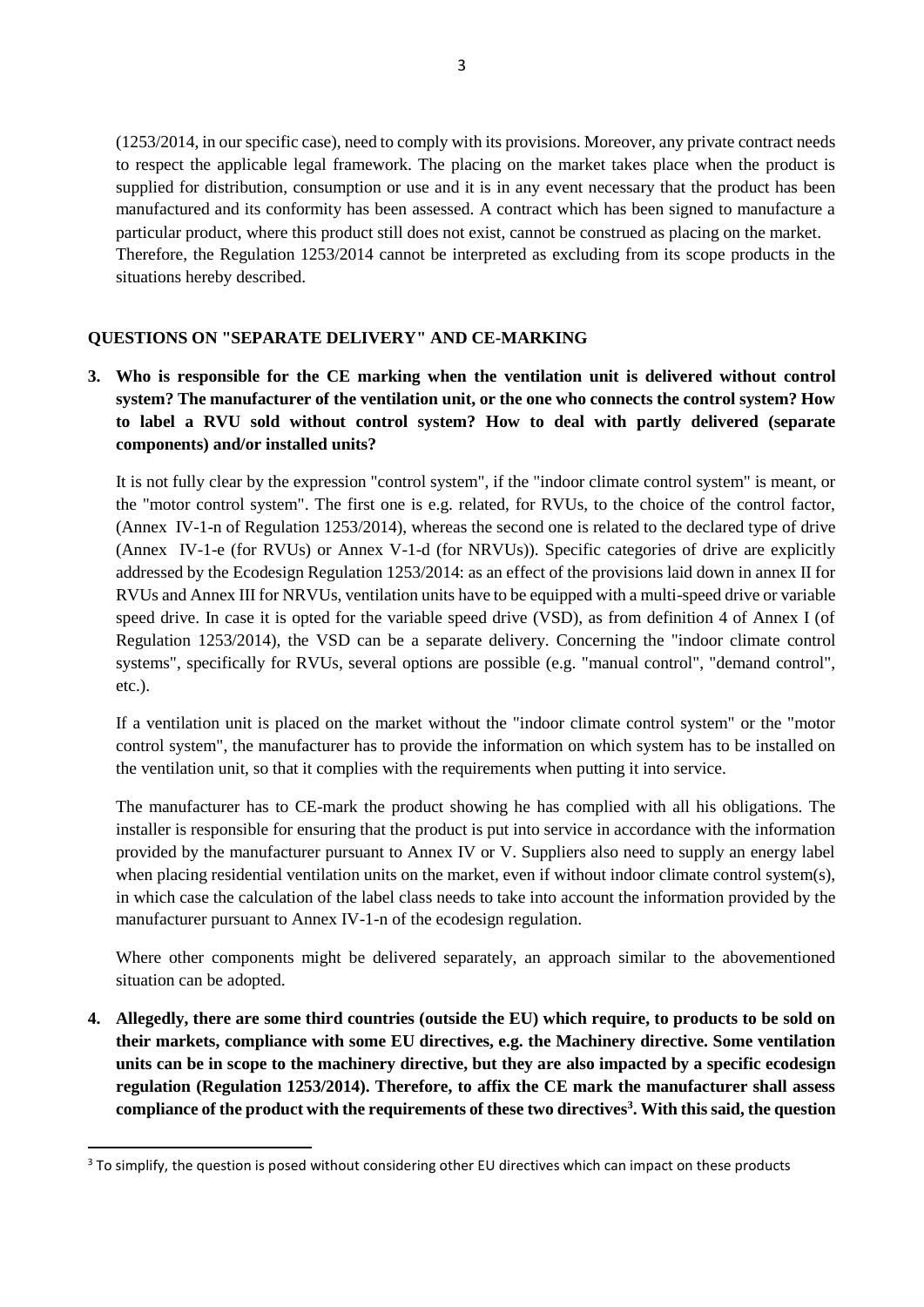**is as follows: when selling the product outside of EU, these manufacturers want to know if they can affix a kind of "partial CE mark", i.e. a CE mark only showing compliance with the Machinery directive (and not with Ecodesign Regulation 1253/2014). Is this possible?**

The fact that the CE marking is affixed on a product that is placed on the market of a non-EU/EEA market shall not change its meaning, and this is to indicate conformity with all the requirements laid down by the EU harmonisation legislation in question.

Please note that further Q&As on ventilation units are also present in the *Frequently Asked Questions*  (FAQ) on the Ecodesign Directive and its Implementing Regulations<sup>4</sup>, pp75-77.

# **QUESTIONS ON ARTICLE 1 - SUBJECT MATTER AND SCOPE (Regulation 1253/2014)**

## **5. Under what operating conditions, flow/pressure difference, is the electric power input determined?**

The electric power input is measured at the declared maximum flowrate and the pressure difference related to the maximum flowrate. For BVUs, the total electric power input is the sum of the electric power input measured per individual fan including controllers but without frost protection. Accordingly, the '30 W per air stream', cf. Article 1 (b), means that the Regulation 1253/2014 shall not apply to BVUs with a total electric power input of less than 60 W except for information requirements. The limit of '30 W per air stream' also applies to alternating BVUs. *For maximum flowrate, see the question: 'What is the flowrate (maximum, reference or nominal) for an alternating BVU?'*

Electric power input is**:**

- not power in the Best Efficiency Point (BEP) according EU 327/2011 (Fan Regulation);
- **not** maximum power written on the name plate of the fan within the unit; and
- **not** always the same as the power on the name plate of the entire unit, because this may also include the power of additional components like pre- and after-heater etc.

Please note that the scope of the energy labelling Regulation 1254/2014, is not excluding BVUs with electric power input less than 30 W per air stream, see *Frequently Asked Questions (FAQ) on the Ecodesign Directive and its Implementing Regulations<sup>4</sup> ,* pp75-77.

# **6. What is meant by 'toxic, highly corrosive or flammable or in environments with abrasive substances', Article 1 (f), (v)?**

- *'toxic, highly corrosive or flammable'* can be considered referring to those environments where the handling of toxic, highly corrosive or flammable gases or vapours takes place as set out in Regulation (EC) No 1272/2008<sup>5</sup> and its adaptations;
- '*in environments with abrasive substances'* can be considered to be in line with the FAQ for Regulation (EU) No 327/2011.
- **7. How to deal with units combining multiple functions of which some might be regulated by other Ecodesign Regulations?**

 $\overline{a}$ 

<sup>4</sup> Available at [http://ec.europa.eu/growth/industry/sustainability/ecodesign/policy-actions/index\\_en.htm](http://ec.europa.eu/growth/industry/sustainability/ecodesign/policy-actions/index_en.htm)

<sup>5</sup> OJ L 353, 31.12.2008, p. 1.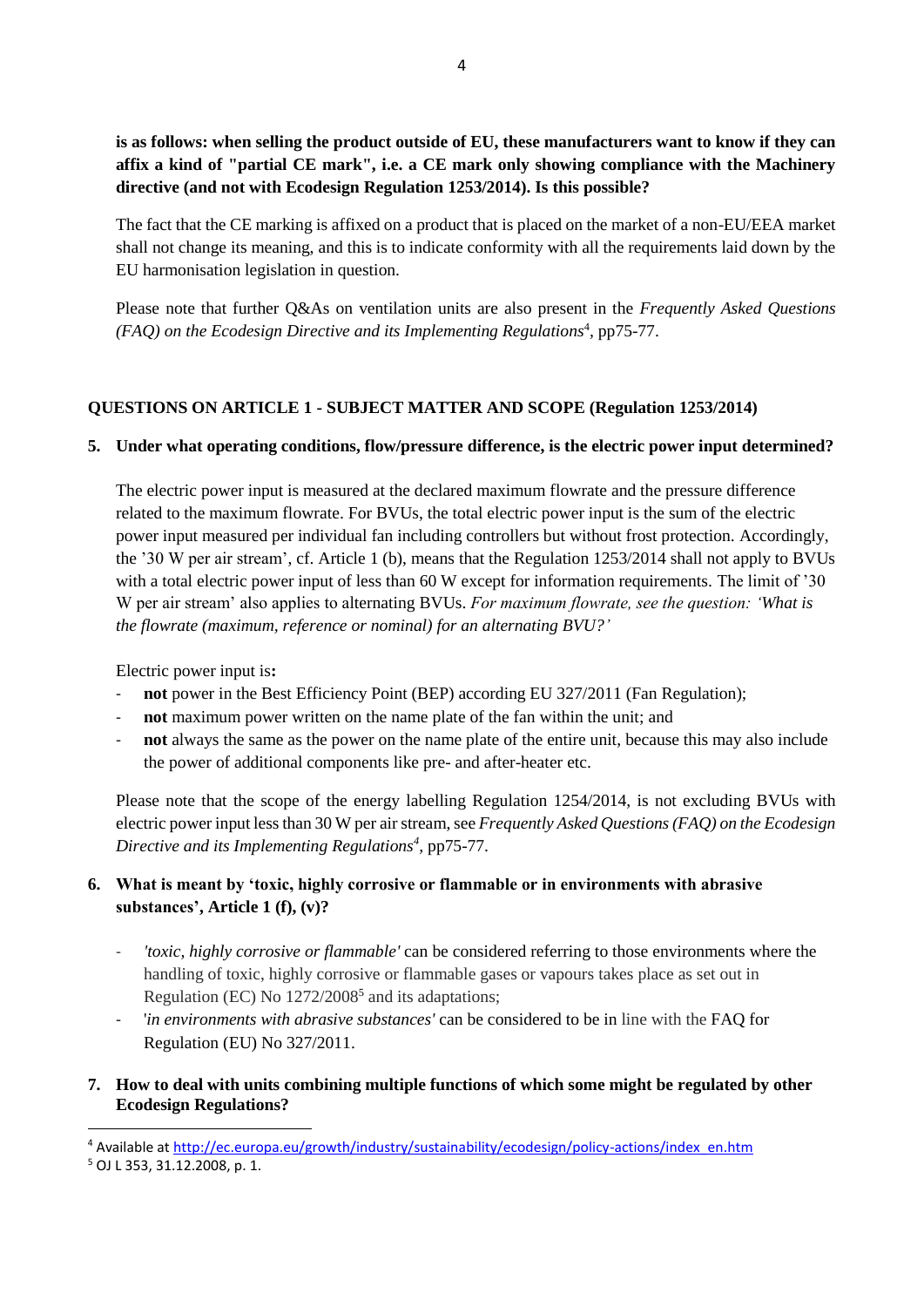**For NRVUs** a distinction is made between ventilation components and additional non-ventilation components. Additional non-ventilation components can be heating or cooling coils that are not part of the reference configuration and therefore corrected for in the calculation of SFP<sub>int</sub>. Ventilationcomponents include for a BVU among others a HRS. If this is combined with a heat pump for heat recovery, the BVU does **not** fall under Regulation 1253/2014. However, if an air-to-water heat pump uses exhaust air from the ventilation unit by using a coil (that can be considered additional nonventilation component not affecting heat recovery), the ventilation unit falls under the Regulation 1253/2014. The air-to-water heat pump must comply with the relevant Ecodesign Regulation as well. Examples of such products are shown in Figure 1.

*Figure 1: Examples of NRVUs within scope using a coil (additional non-ventilation component not affecting heat recovery) to connect to an air-to-water heat pump*



**Concerning RVUs, it is considered that BVUs equipped with a heat pump for heat recovery only (same** as 'heat transfer being additional to heat recovery') do **not** fall under Regulation 1253/2014. Figure 2 show an example of such product

*Figure 2: Example of BVU outside scope with a heat pump for heat recovery only (same as 'heat transfer being additional to heat recovery')*



RVU multifunctional products/systems, such as UVU including exhaust air-to-water heat pumps, do **not**  fall under Regulation 1253/2014 **as long as** the component(s) that constitutes a ventilation unit is integrated into the rest of the system and is not commercialised/delivered separately. As an example, if the ventilation unit is delivered separately (able to operate) and it is up to the final user to potentially integrate it with the heat pump, this ventilation unit will be compliant with Regulation 1253/2014).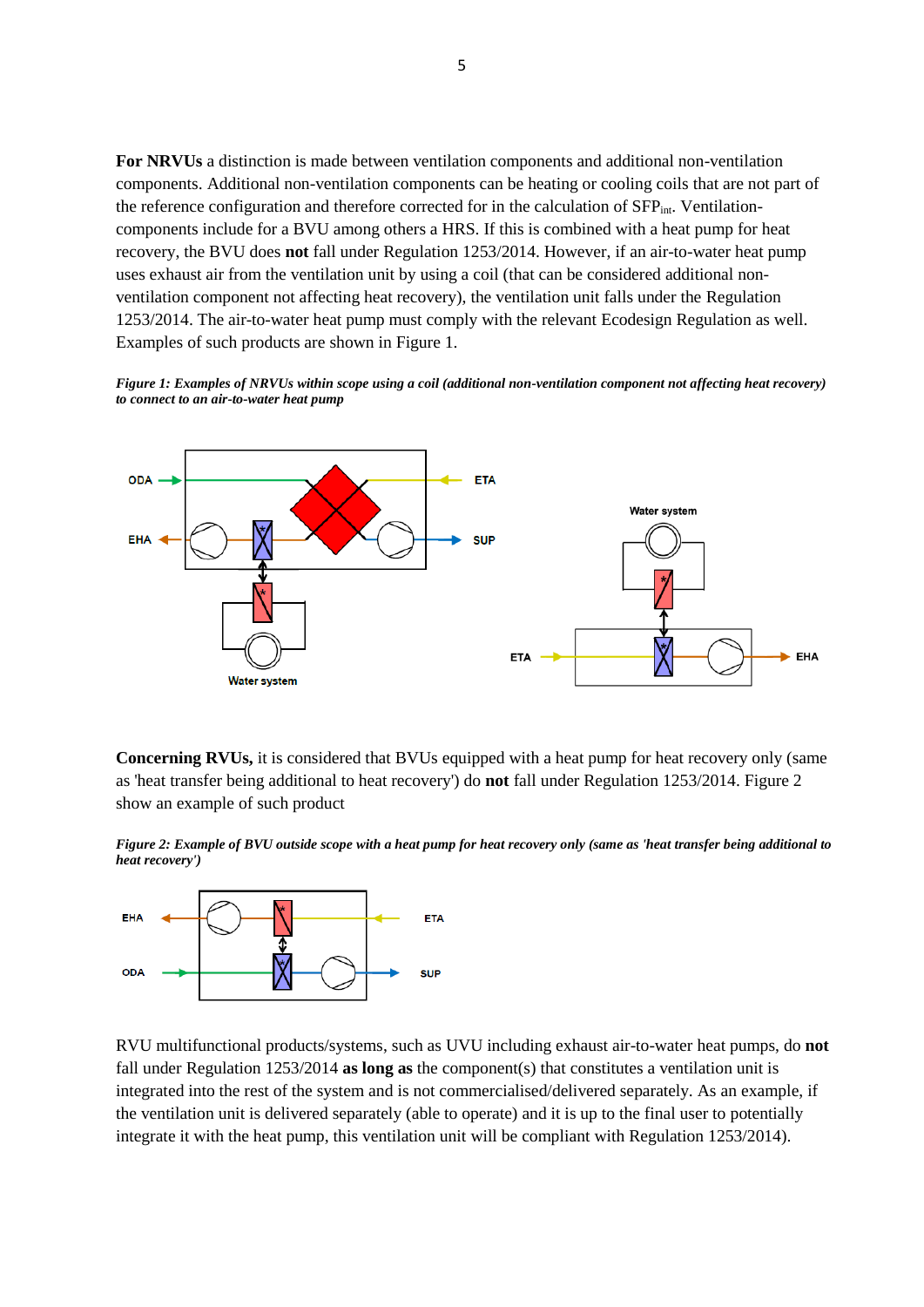The unit's main function may be heating or cooling (or water heater function). In this case, the product must fulfil other relevant Ecodesign Regulations, if this is the case.

## **8. Are professional range hoods in scope to Regulation 1253/2014?**

It is intended that professional range hoods are **not** within the scope of Regulation 1253/2014.

# **QUESTIONS ON ARTICLE 2 - DEFINITIONS (Regulation 1253/2014)**

## **9. We manufacture VUs for marine/cruise ship applications. Are they within scope?**

Article 2 (1) says 'ventilation unit (VU)' means an electricity driven appliance equipped with at least one impeller, one motor and a casing and intended to replace utilized air by outdoor air **in a building or a part of a building**;

Article 1 (3) of the Ecodesign Directive 2009/125/EC stipulates that the Directive does not apply to means of transport for persons or goods.

It follows that an implementing Regulation should **not** apply to products that are designed **only** for use in e.g. marine ships. However, if the same product is designed for use in a means of transport for persons or goods **and** for use in a building, it should comply with all relevant requirements of the Ecodesign measure (bearing in mind the exclusions of scope of the regulation itself).

## **10. What is meant by 'to replace utilised air by outdoor air'**

Article 2 (1) says 'ventilation unit (VU)' means an electricity driven appliance equipped with at least one impeller, one motor and a casing and intended **to replace utilised air by outdoor air** in a building or a part of a building;

In a building or part of a building designed for human occupancy, the purpose of the ventilation unit is to replace utilised air by outdoor air. In this respect, the utilised air is the polluted air due to the presence of human beings and their use of the building including emissions from materials, equipment, internal and external heat gains. The Regulation should **not** apply to a product intended to be used in a building or part of a building **not** designed for human occupancy or to a product that is **not** intended, as its primary function, to replace utilised air (as specified above), unless the **same** product is also designed to **only** replace utilised air (as specified above) and thus, should comply with all relevant requirements of the ecodesign measure (bearing in mind the exclusions of scope of the Regulation itself).

An example of an application where the Regulation should not apply are 'Data centres'.

### **11. Are products designed for 100% recirculation considered ventilation units?**

If the product is **not** designed for replacing utilised air with outdoor air, it is **not** a ventilation unit, unless the **same** product is also designed to replace **only** utilised air, and thus it should comply with all relevant requirements of the ecodesign measure (bearing in mind the exclusions of scope of the Regulation itself).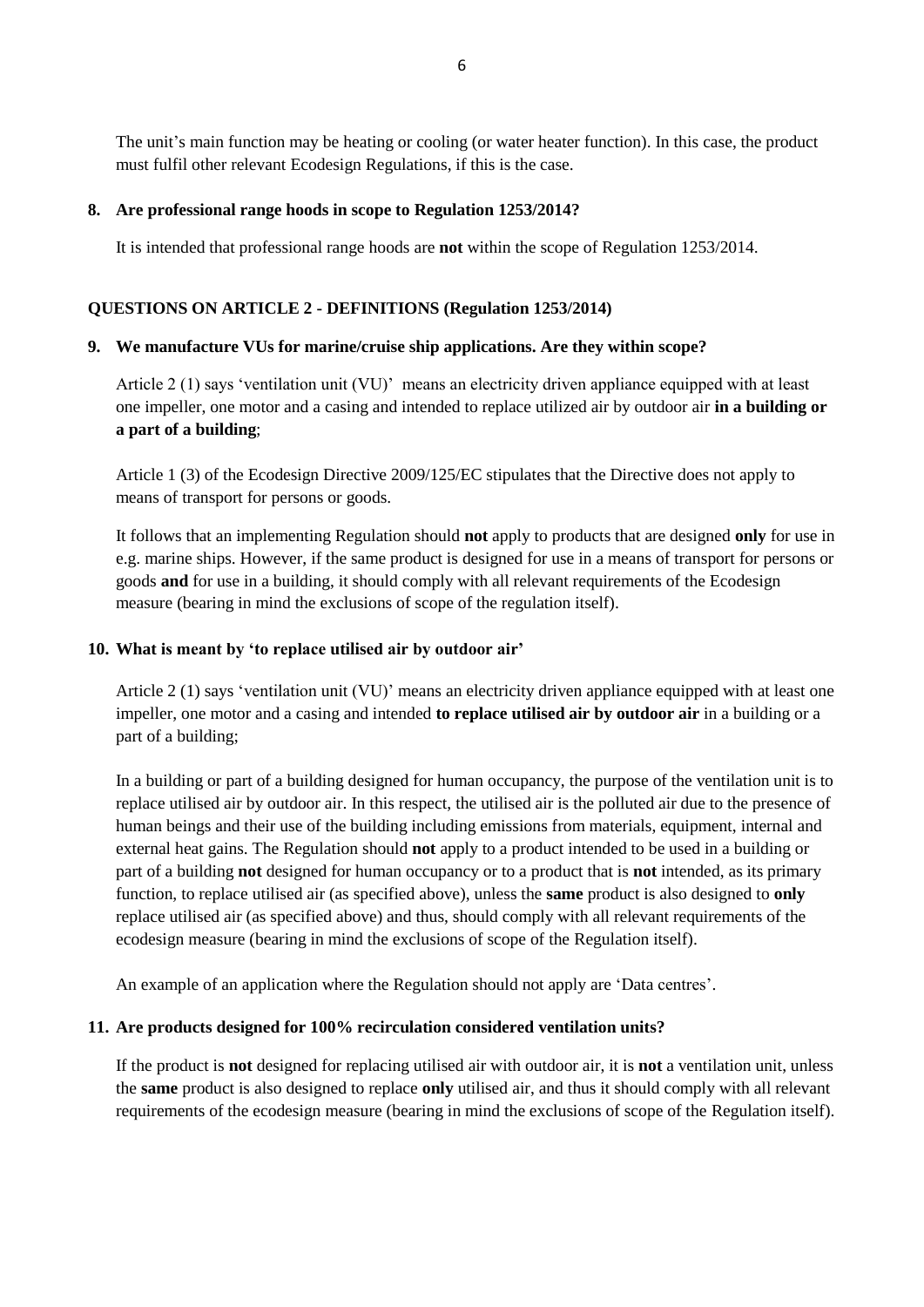In case the product has a connection to the outdoor with a supply/exhaust air flowrate in regular operation of minimum 10% of the total declared recirculated air flowrate, the unit is considered a ventilation unit and falls under Regulation 1253/2014.

**12. We manufacture ventilation equipment for 'cleanrooms'. Cleanrooms can be found in hospitals, research centers, pharmaceutical and certain other manufacturing plants. The ventilation units used for clean rooms treat large volumes of air, with limited replacement of the treated air by new air. One objective is to ensure overpressure in the cleanrooms so that the level of pollutants (dust,microbes…) is kept at minimal or controlled. Are they within scope?**

As long as:

- 1. These products can be defined as ventilation units, in line with definition 1 of article2 of the Regulation 1253, i.e."an electricity driven appliance…….intended to replace air by outdoor air in a building")
- 2. These products are not between the scope exclusions.

they fall in scope to Regulation 1253/2014 and, if RVUs, to Regulation 1254/2014. Please also bear in mind the clarifications given in the FAQs "What is meant by 'to replace utilised air by outdoor air'?" and "Are products designed for 100% recirculation considered ventilation units?".

# **13. What is a 'housing' in terms of Regulation 327/2011, and what is a 'casing' in terms of Regulation 1253/2014 and Delegated Regulation 1254/2014?**

'Regulation 1253/2014 shall not apply to ventilation units which are axial or centrifugal fans only equipped with a housing in terms of Regulation (EU) No. 327/2011', Article 1 (c). This implies, that such products are considered 'fans' and shall be treated according to Regulation 327/2011.

A working draft from CEN TC 156 WG 17 '*Fans – Procedures and methods to determine the energy efficiency for the electrical input power range of 125 W up to 500 kW – Complementary element*' describes the term housing in detail as a casing around the impeller that guides the gas stream towards, trough and from the impeller. The housing may include an inlet bell, an inlet guide vane, an outlet guide vane or an outlet diffuser. For examples of boundaries for different fan types (in line with the draft working document), see sketches (a) to (f) in Figure 3. A fan can be with or without housing. Protective guards are not included in the measurements of fans (are removed for testing).

Ventilation units are by definition equipped with a casing, Article 2 (1), which, according to the above, is additional to the housing in terms of Regulation 327/2011. This implies the casing is defined as all parts of the ventilation unit additional to the housing that interfere with the airflow. For a ventilation unit including a fan without housing, there will only be the casing interfering with the airflow. Products that would normally be called 'box-fans' or 'roof-fans' are ventilation units. For examples of ventilation units within the scope of Regulation 1253/2014, see sketches (g) and (h) in Figure 3.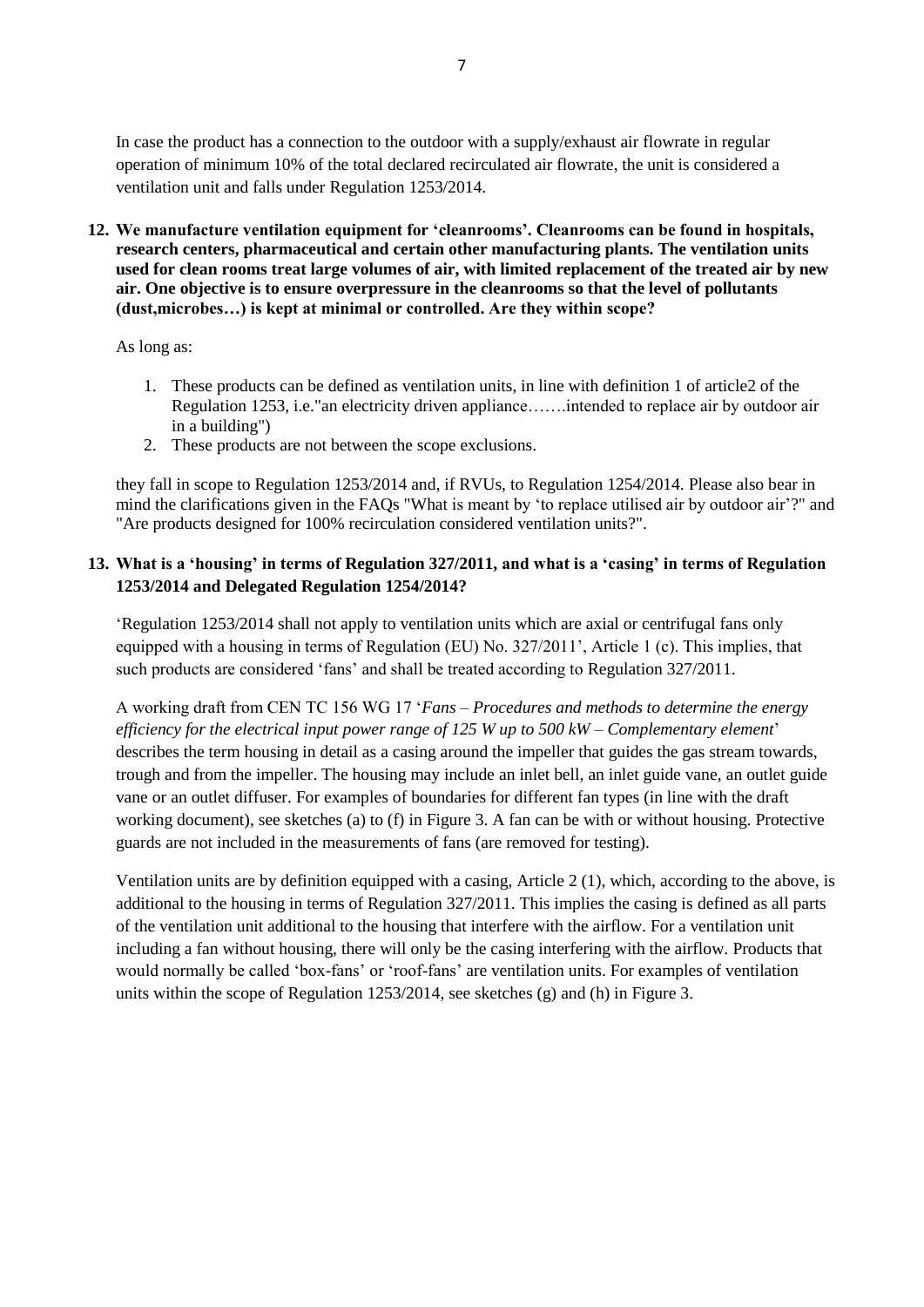*Figure 3: Sketches of some fan types and ventilation unit types with indication of 'housing' and 'casing'. The term 'boundary' is used to indicate the practical boundary for testing of fans. Source: CEN TC 156 WG 17 Working draft.*





(c) Vane-axial with inlet bell, inlet guide vane, outlet diffuser & vane.



(e) Centrifugal fan with housing



(g) Boundaries of centrifugal fan inside a<br>box-fan



(guard not in boundary



(d) Mixed-flow with inlet cone and guide vanes



(f) Centrifugal fan<br>housing (plenum fan) without



(h) Boundaries of an axial fan<br>with bell, inside a rooftop-fan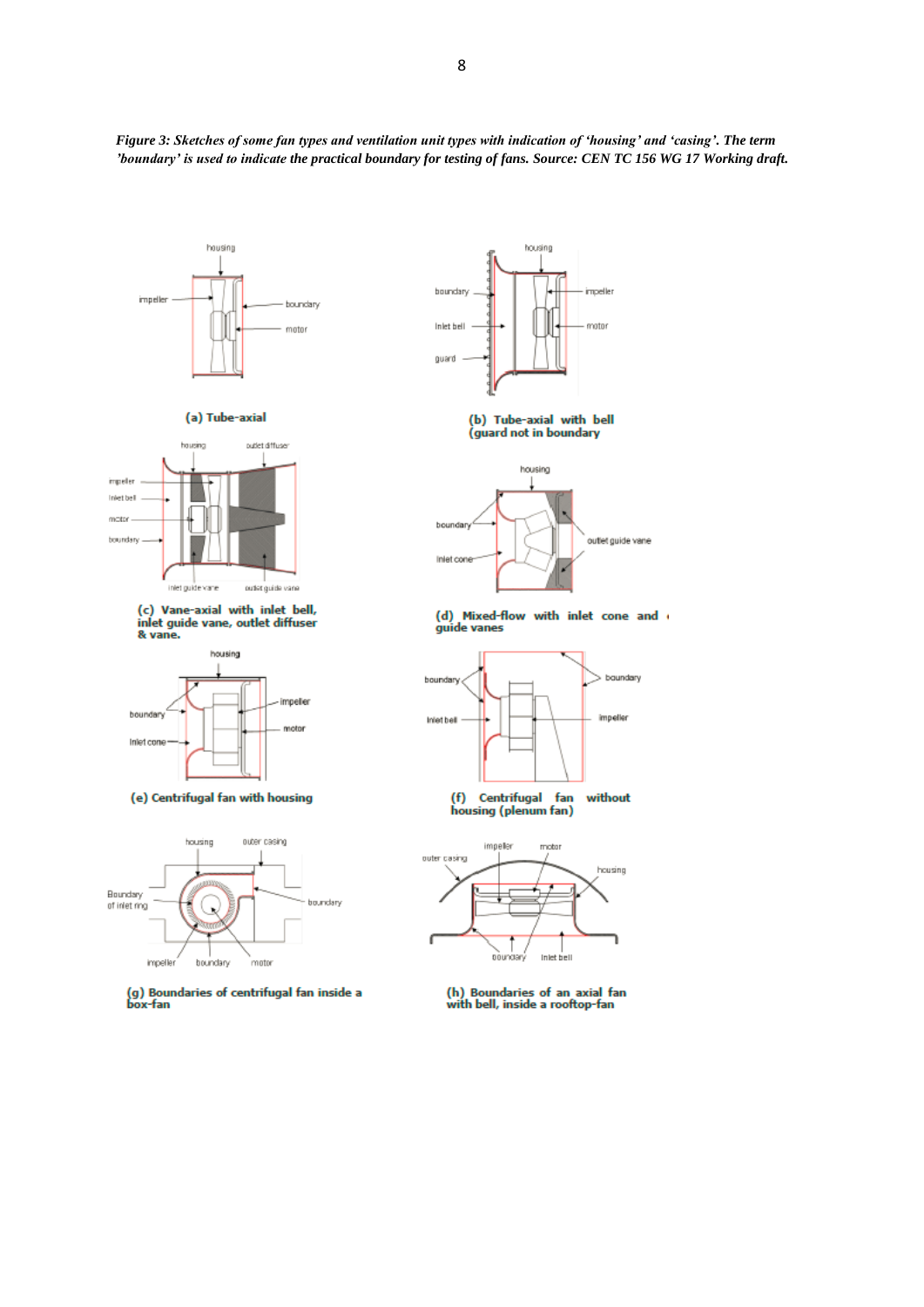# **14. According to which conditions/parameters shall a ventilation unit be declared a 'non-residential ventilation unit' (NRVU) or a 'residential ventilation unit' (RVU)?**

Definitions 2 and 3 of Article 2 of Regulation 1253/2014 give the necessary information in reply to this question. The following table summarises the information.

| <i>Maximum flowrate</i> $\leq$ 250 m <sup>3</sup> /h | $250 \text{ m}^3/\text{h} < \text{maximum flow rate} < 1$ | Maximum flowrate $\geq 1000$ m <sup>3</sup> /h |
|------------------------------------------------------|-----------------------------------------------------------|------------------------------------------------|
|                                                      | $1000 \text{ m}^3/\text{h}$                               |                                                |
| <b>RVU</b>                                           | RVU (if the manufacturer                                  | <b>NRVU</b>                                    |
|                                                      | declares the ventilation unit's                           |                                                |
|                                                      | intended use as being                                     |                                                |
|                                                      | exclusively for a residential                             |                                                |
|                                                      | ventilation application)                                  |                                                |
|                                                      | NRVU (if the manufacturer                                 |                                                |
|                                                      | does not declare the ventilation                          |                                                |
|                                                      | unit's intended use as being                              |                                                |
|                                                      | exclusively for a residential                             |                                                |
|                                                      | ventilation application)                                  |                                                |

Note: For NRVUs, the maximum flowrate and corresponding external pressure are chosen by the manufacturer (i.e., there are no lower pressure requirements). Thus, the same ventilation unit design can for a maximum flowrate  $250 \text{ m}^3/\text{h} < \text{maximum}$  flowrate  $< 1000 \text{ m}^3/\text{h}$  either be declared as a NRVU with a higher air flowrate and lower corresponding pressure (maximum flowrate at a pressure under 100/50 Pa\*) or as a RVU (maximum flowrate at 100/50 Pa\*). Figure 4 shows this graphically. '\*' 100/50 Pa refers to question: *'What is the maximum flowrate for a ducted RVU that is not able to deliver 100 Pa'?*

*Figure 4: Example of a ventilation unit design that can either be declared as a NRVU or as a RVU*

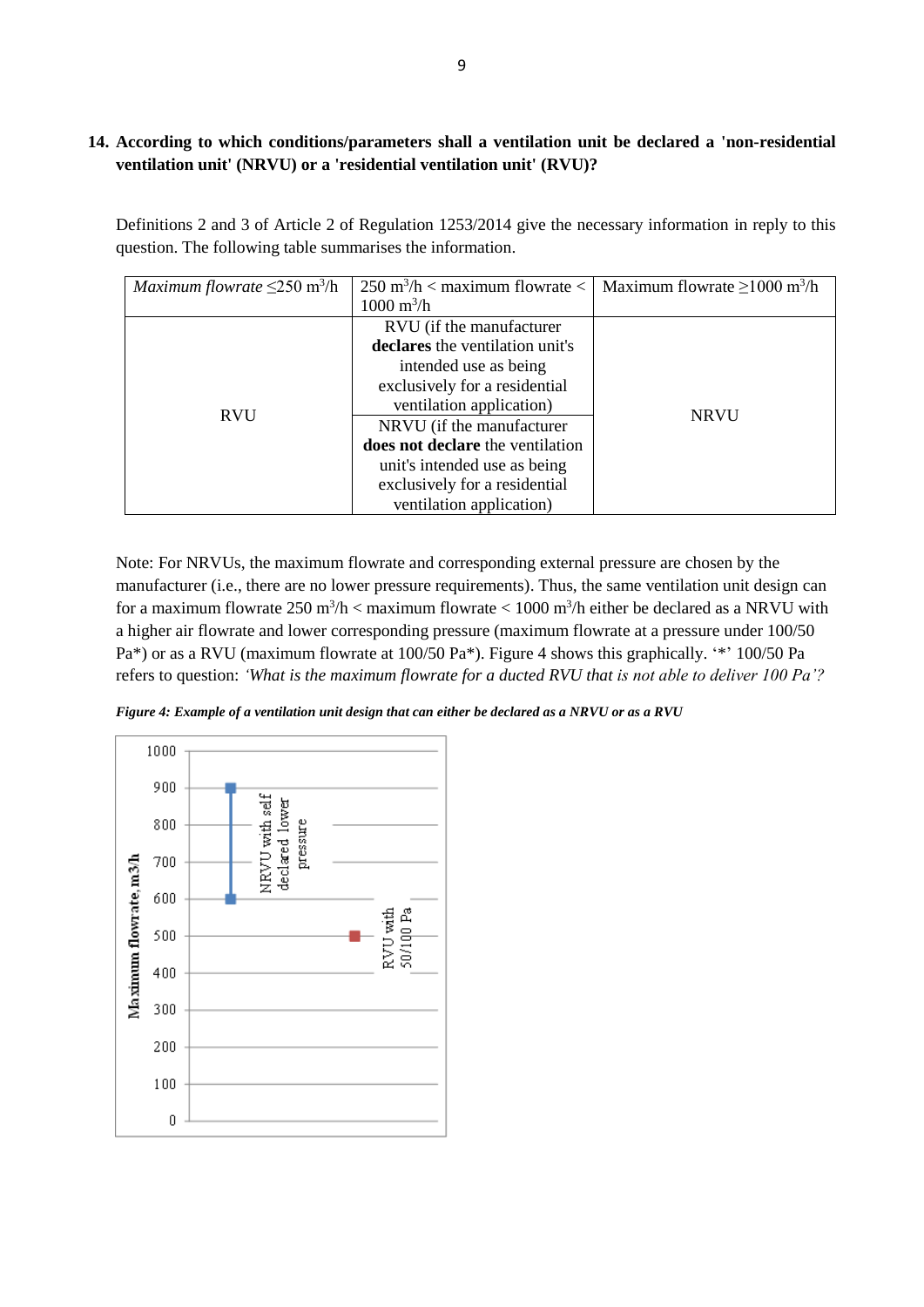#### **15. What is the reference flowrate for a non-ducted RVU**

For a non-ducted RVU the reference flow can be understood as 70% of the maximum flow or the next higher volume flow.

### **16. What is the flowrate (maximum, reference or nominal) for an alternating BVU?**

In this type of unit, the exhaust airflow and supply airflow are sequential. Thus, the direction of the flow will change from exhaust to supply with a stop period in between. This must be taken in consideration and measured according to EN 13141.8 as described in draft Commission communication VERSION OF 21/12/2015*, Section 4.1, Determination of the reference and maximum flow for ducted RVUs*

The airflow rate is the actual average flow rate over a cycle period as indicated by the grey area in Figure 5. In short, it is described as the mean value of the average measured airflow (without signs  $\pm$ ) in first one direction (e.g., supply) and then in the other direction (extract), divided by two, where both airstreams are corrected according to the stop period.





### **17. What is the maximum flowrate for a non-ducted RVU that is not able to achieve 10 Pa?**

Article 2, Definitions, (4), states that the maximum flowrate is related to the airflow at the lowest achievable total pressure difference to be chosen from a set of values of 10 (minimum) -20-50-100-150- 200-250 Pa, whichever is equal or just below the measured pressure difference value. In case a nonducted RVU cannot deliver 10 Pa, the maximum flowrate is determined at the actual pressure and, according to the Regulation, the minimum pressure is declared '10 Pa' instead of the actual pressure (as in EN 13141-4 Section 3.5)

# **QUESTIONS ON ANNEX I – DEFINITIONS (Regulation 1253/2014)**

**18. The Regulation describes a number of issues regarding fan efficiency for non-residential ventilation units (NRVUs). How is the fan efficiency of a NRVU defined and for what operational point must it fulfil the ecodesign requirements?**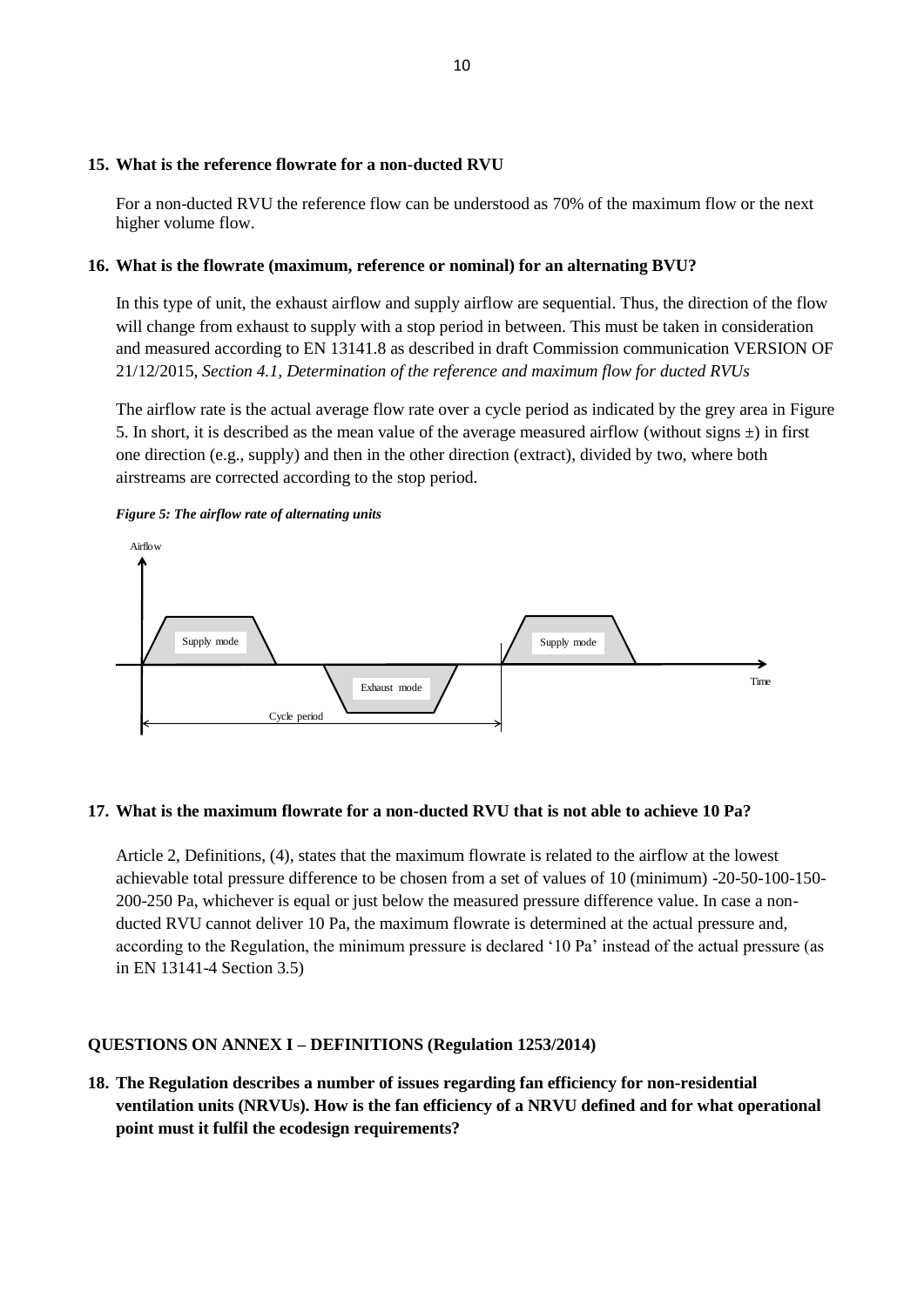For the calculation of internal specific fan power, SFP<sub>int,</sub>:

- where internal pressure measurements can be performed, the internal fan efficiency is to be used as defined and described in draft Commission communication VERSION OF 21/12/2015 Section 5.2.
- alternatively, where internal pressure measurements cannot be performed, the external fan efficiency is to be used for SFPint determination for NRVU as defined and described under Section 5.2 in draft Commission communication VERSION OF 21/12/2015

In case of UVUs, the Regulation distinguishes between UVUs in general and UVUs intended to be used with a filter. UVUs intended to be used with a filter must fulfil requirements concerning maximum internal specific fan power SFP<sub>int limit</sub>.

All UVUs (both intended and not intended to be used with a filter) must fulfil the minimum fan efficiency of ventilation units,  $\eta v_u$ . The fan efficiency of UVU is determined as described in draft Commission communication VERSION OF 21/12/2015 at the declared (nominal) flow and pressure of the reference configuration. This implies that pressure losses due to the casing is taken into account. Please note that the operational point is not by definition the best efficiency point of the fan but the nominal conditions of the ventilation unit as stated in Annex 1, 2 (2).

# **19. Is 'one fan switched off' a by-pass facility for bi-directional RVUs?**

'One fan switched off' during the summer (non-heating) can generally **not** be considered as a thermal by-pass facility. It is only accepted as a bypass facility if the air volume flow in by-pass mode is supported by supply/exhaust grills in the facade (openings) in analogy with UVU ventilation systems, and the same information requirements for instructions to installation of these are followed as described in Annex IV (r).

For bi-directional RVUs using 'one fan switched off' as bypass facility, it is deemed necessary:

- the CTRL factor for central demand control (for the calculation of SEC) can only be used if these openings are also regulated by the control system of the units. The main fan(s) performance and opening(s) to be controlled according to the central demand.
- the CTRL factor for local demand control (for the calculation of SEC) can only be used if these openings are also regulated by local demands by the control system of the unit. The main fan(s) performance and openings to be controlled according to local demands.

# **QUESTIONS ON ANNEX V - INFORMATION REQUIREMENTS FOR NRVUs (Regulation 1253/2014)**

# **20. How to declare a NRVU where the design point is not known at the time of placing the product on the market, e.g., in the case of mass-produced NRVUs?**

Mass-produced NVRUs are normally designed for a wide range of working points and are mostly produced in large quantities. Their capacity is generally given in ranges and they can optionally be used in different buildings and/or applications. Below we suggest an optional method on how to declare such products.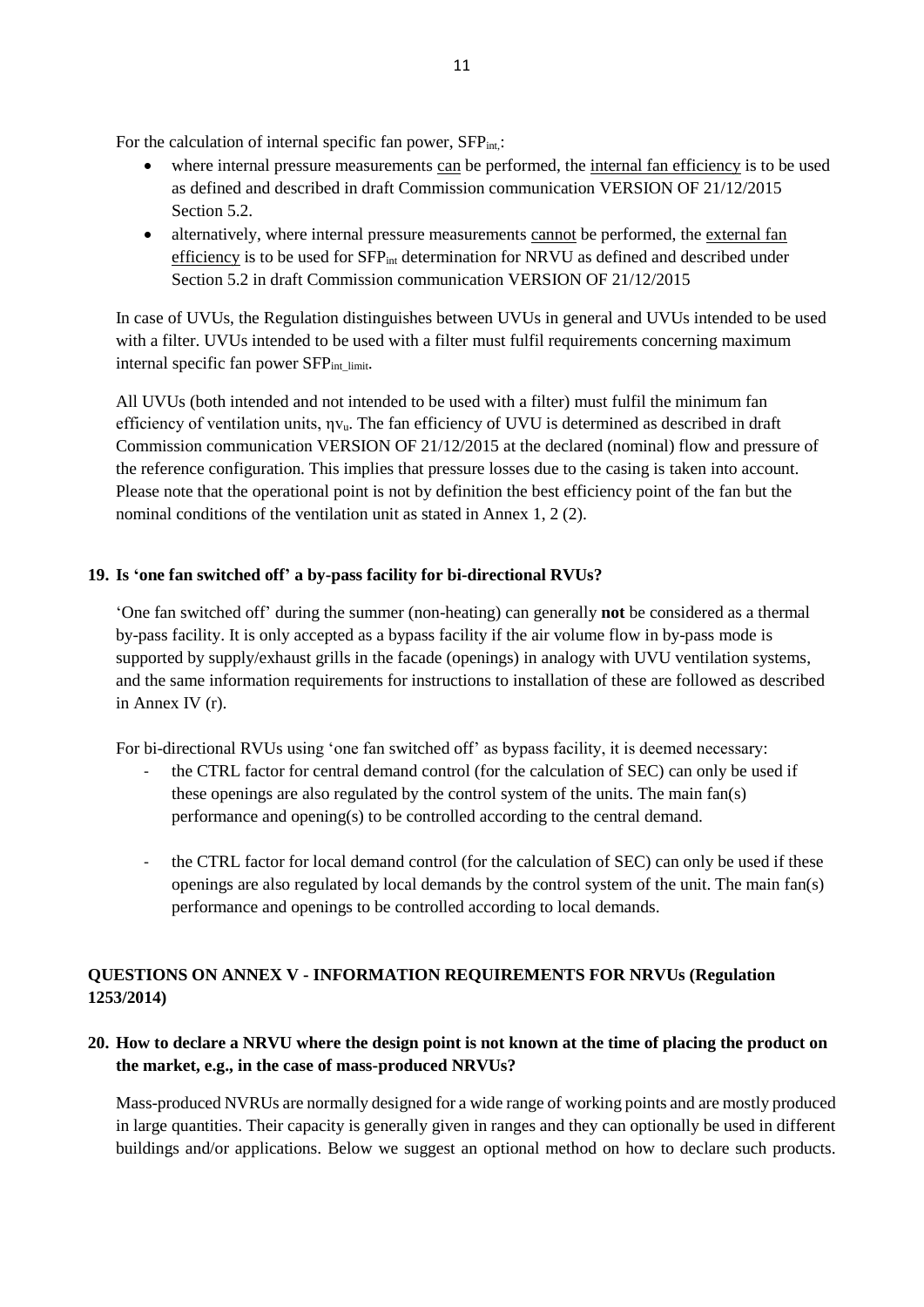Alternatively, the manufacturer can choose a specific working point and assess compliance with Regulation 1253/2014 with the standard approach, see question: *What is it meant for 'nominal flow rate' for NRVUs under Regulation 1253/2014? At which conditions shall a manufacturer refer to?*

### **Declaration of a mass-produced NRVU (optional)**

If the working point is not specified by the customer, which can be the case for a mass-produced NVRU, the manufacturer can declare an area (graph) of nominal airflows with associated 'nominal external pressure ( $\Delta$ ps, ext)', see Figure 6.

#### *Figure 6: Example of declaration of a mass-produced VU*



In this case, the declaration is as follows:

- 1. All values in Annex V in the Regulation (information requirements) for one nominal point within the grey area, with the largest flow and corresponding static pressure (indicated by the **blue dot** in Figure 5)
- 2. A graphical representation as above, containing at least five points where the outer limit is described in all cross sections (indicated by **red dots** in Figure 5) and an additional point **yellow dot** in the middle of the grey area, where the following values are indicated for each point:
	- a. Internal specific fan power of ventilation components (SFP<sub>int</sub>) and/or fan efficiency ( $\eta_{vu}$ ) regarding type of unit
	- b. Thermal efficiency of a non-residential HRS ( $\eta t_{\text{nrvu}}$ ) (for BVU's only)
	- c. Sound power level  $(L_{WA})$
	- d. Nominal flowrate  $(q_{nom})$
	- e. Nominal external pressure  $(\Delta p_{s,ext})$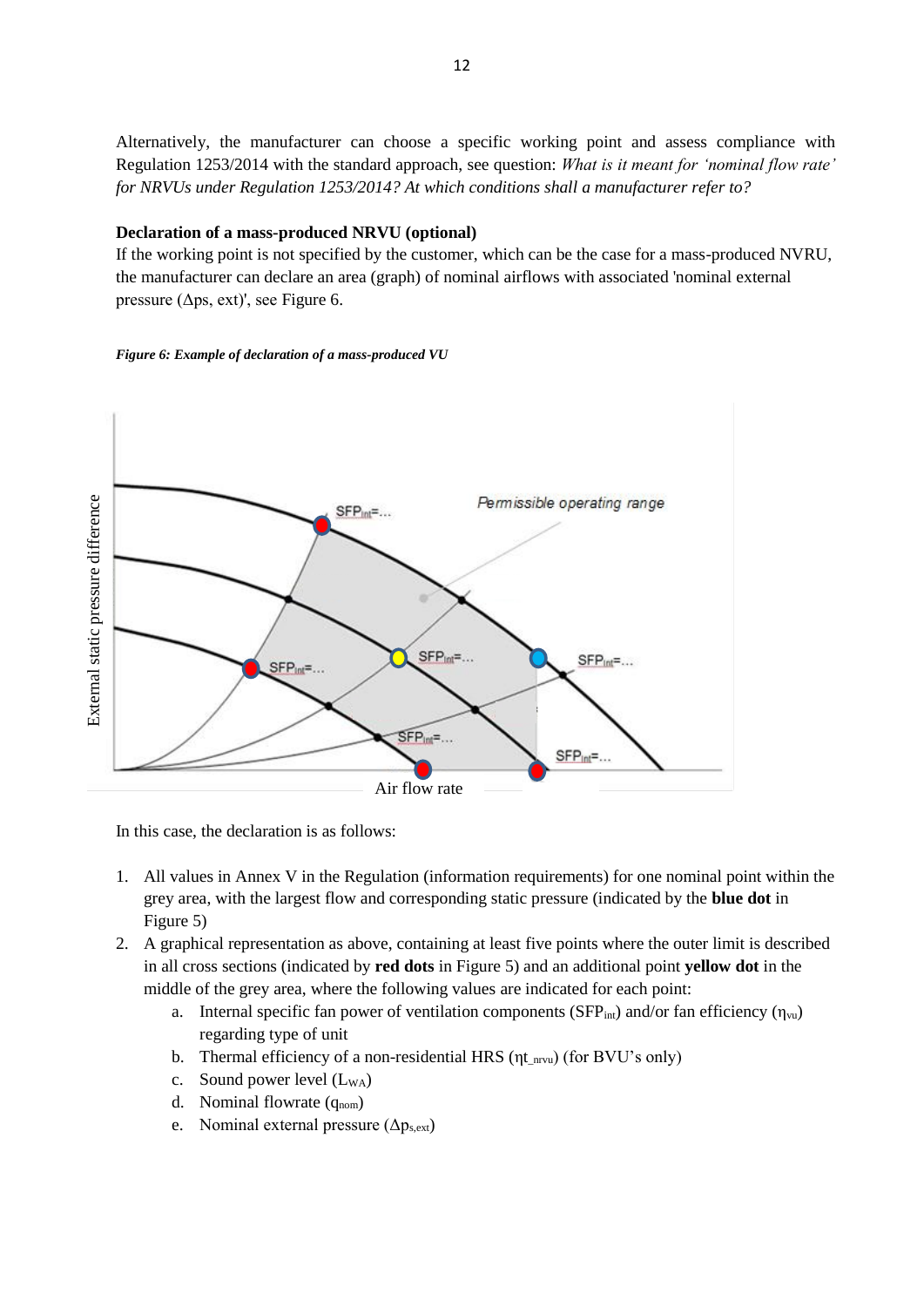The customer can use the NRVU if their operation point(s) (design working point(s) is within the declared area (grey area where the NRVUs comply with the minimum requirements).

The declaration as a mass produced product is optional, but all values with in the grey area must meet the requirements of the Regulation.

### **QUESTIONS ON ANNEX IX – MEASUREMENTS AND CALCULATIONS (Regulation 1253/2014)**

### **21. How can manufacturers handle filters, if they are different to the reference condition? Like a F9 filter instead of a F7 Filter?**

NRVUs must be tested and calculated in accordance with Annex IX of Regulation 1253/2014. In case of BVUs, filter correction factors are given, where either the filter on the inlet-side or the one on the exhaustside (or both) are missing.

In case of UVUs intended to be used with a filter, such correction factors are not given, therefore the compliance with the SFP<sub>int</sub> requirement shall only be assessed in the reference configuration.

In principle, the tests could be performed with a filter different from the ones foreseen in the reference configurations (see in particular definitions 3 and 4 in Annex I, Part 2), e.g. using a F9 filter instead of a F7 filter. In this case, an appropriate (calculation) method must be used to infer (and declare) the performance with the filter foreseen in the reference configurations.

#### **FURTHER QUESTIONS**

#### **22. What is the reference configuration of an exhaust UVU?**

Definition 4 of Annex I, part 2 of Regulation 1253/2014 does not explicitly provide specific indications on the reference configuration for an exhaust UVU. Therefore, the reference configuration of such products shall be in line with the general case ("'reference configuration of an UVU' means a product configured with a casing and at least one fan with variable speed or multi-speed drive"); concerning the presence (or the lack of) and the typology of the filter, it is left to the manufacturer to decide (and consequently declare) it.

## **23. Is an EC-motor for a fan (no sensor or external controller connected, only 0-10 V input option for setting the speed) considered to be a VSD**

According to the specific ecodesign requirements of Regulation 1253/2014, Annexes II and II, ventilation units must be equipped with a multi-speed drive or a variable speed-drive (VSD).

EC (electronically commutated) motors are not mentioned specifically as VSDs, but they are drives consisting of a motor and an integrated motor control able to vary the speed over a wide range by means of typically an external control signal (0-10 V). The Regulation 1253/2014 do not specify requirements for external control signals or sensors for VSDs. In this respect, EC motors (including integrated motor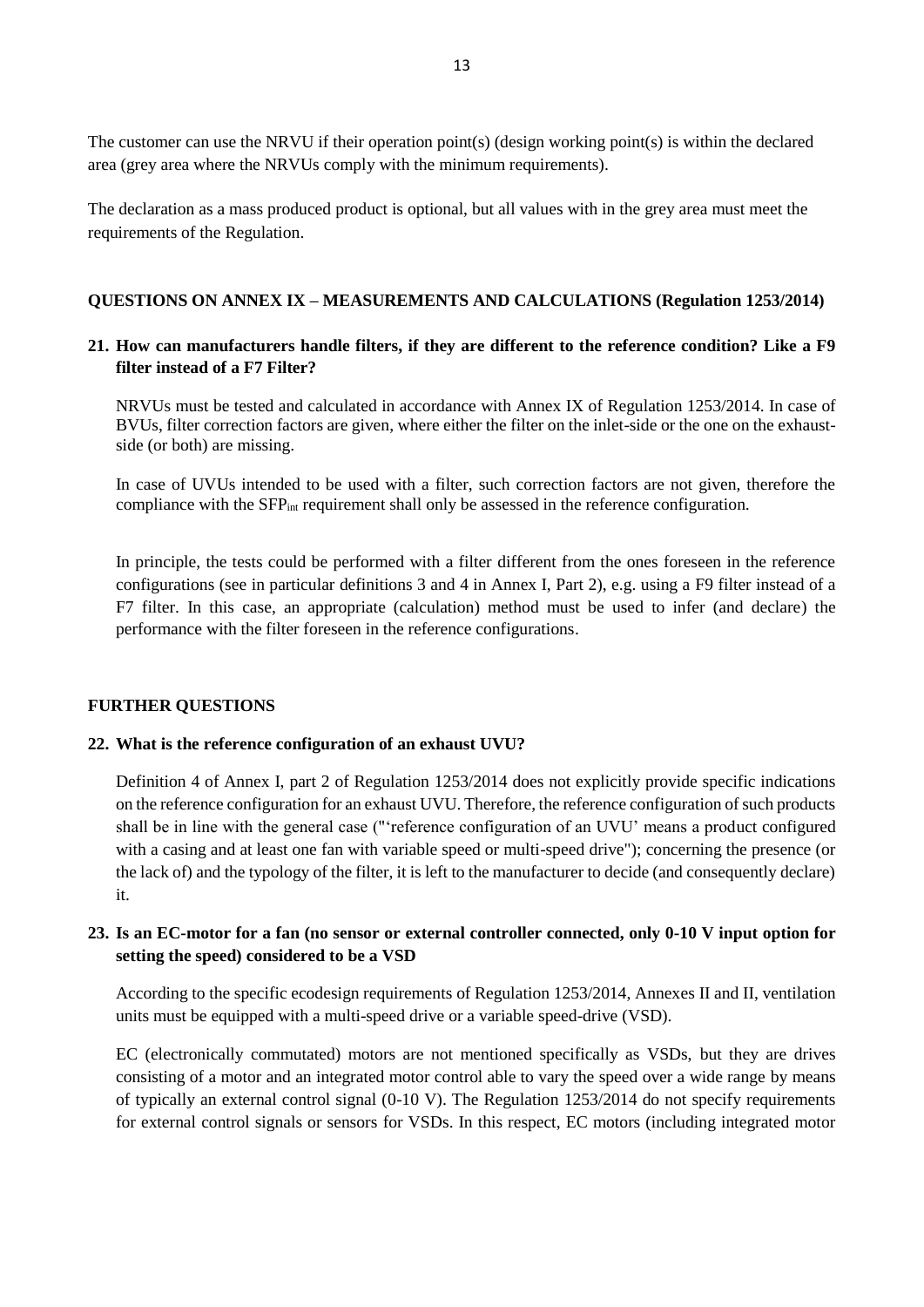control) can be considered VSDs. Please note, that for RVUs, demand control requires device(s) that measure a control parameter and uses the result to regulate automatically the flow rate(s).

#### **24. Is a cowl considered a ventilation unit?**

In 13141-5:2004 a cowl is defined as 'air terminal device with or without moving component, intended to be fitted on top of an exhaust duct, with aim, by creating negative pressure depending on the wind speed, to avoid reverse flow and to increase the extracted flow'. Further, it is defined that an assisted cowl is a 'cowl fitted with an auxiliary device using other energy sources than wind to compensate for lack of suction effect'. The auxiliary equipment can be a fan.

A cowl, assisted or not, fulfilling the above definitions is not considered a ventilation unit under Regulation 1253/2014. However, the auxiliary device may be subject to Ecodesign regulation. Depending on the specific auxiliary device, this can be the case where:

- 1. the auxiliary device can be considered a ventilation unit itself, under Regulation 1253/2014
- 2. the auxiliary device falls under the fan regulation 327/2011

# **25. What is it meant for 'nominal flow rate' for NRVUs under Regulation 1253/2014? At which conditions shall a manufacturer refer to?**

The 'nominal flow rate' for NRVUs is the 'declared design flow rate', at the conditions laid down in definition 6 of Annex I, Part 2. Therefore, freedom is left to the manufacturer on how to determine more in detail such conditions, depending on the specific design choices (e.g, including or not a pressure reserve for clogging).

As an indirect conclusion stemming from definition 8 of Annex I, Part 2, it is deemed necessary that the 'nominal flow rate' is the one at which the maximum rated fan speed occurs.

### **26. What is the demand for fluid mixture in RAC system:**

The percentage of ethylene glycol to be used in RAC system is the mixture related to the design condition given by the manufacturer

If nothing is specified it is considered that the brine in the RAC system is a mixture with 25 % ethylene glycol and 75% water. A brine with 25% glycol has a freezing point at around –14 °C.

# **27. What is meant by 'continuously regulates the fan speed(s) and flowrates'? The question relates to the definition given in Annex I for 'Central demand control' and 'Local demand control'**

The word 'continuously' refers to the continuous measurement of the control parameter. The control should regulate continuously and therefore, the motor drive must also be able to continuously adapting the electrical power.

# **28. Is switching of the VU (maintenance switch or equal) enough for 'off' -mode regarding Annex I, 1. Definitions (3) 'multi-speed drive';**

The definition in the regulation states; (3) 'multi-speed drive' means a fan motor that can be operated at three or more fixed speeds plus zero ('off')";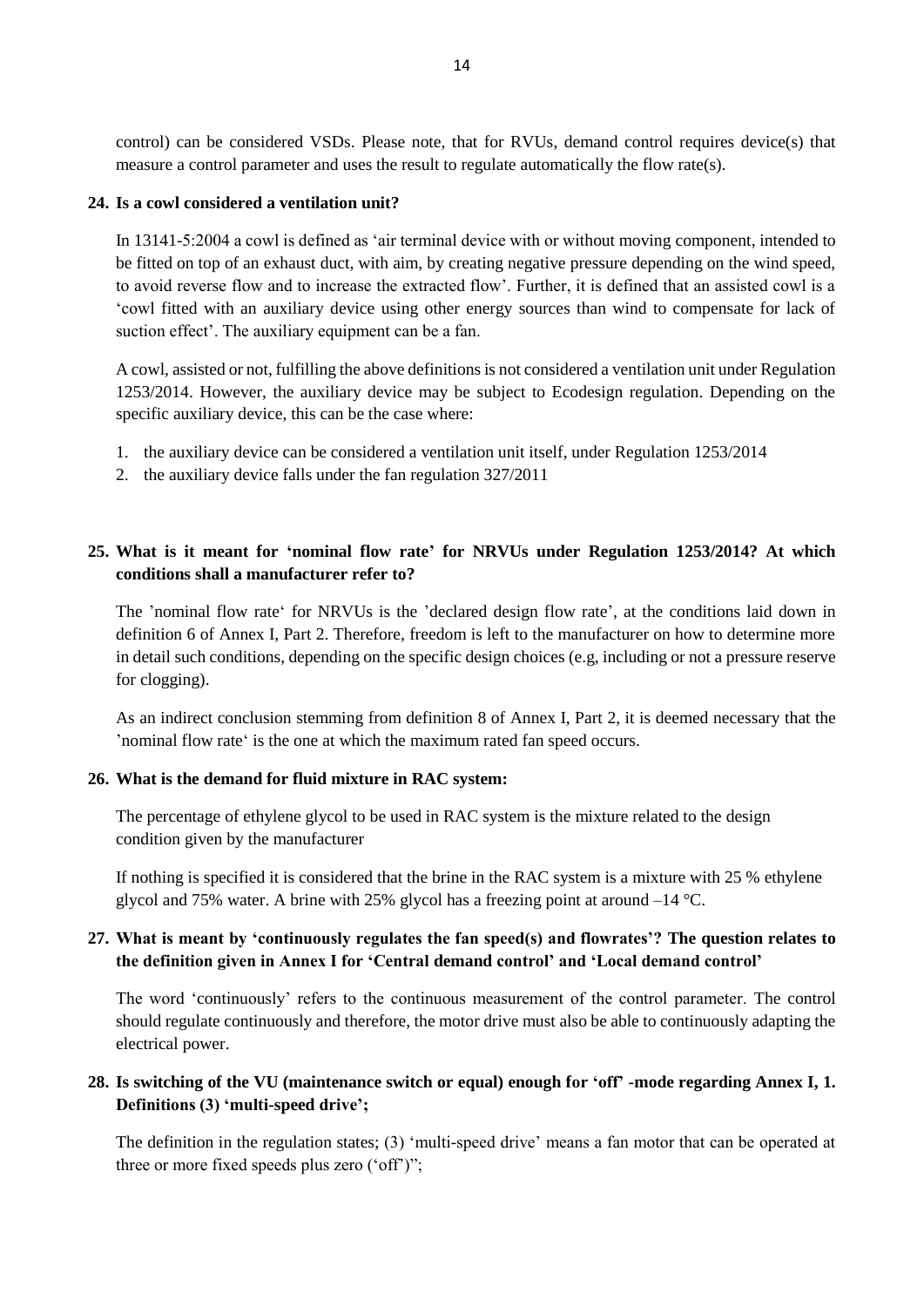The maintenance switch 'off' or equal is adequate for the 'off'-mode. A door switch or a circuit breaker is adequate too.

## **29. How can the latent (humidity bound) energy (efficiency) be considered in the regulation?**

The regulations does not take the latent energy / efficiency into consideration.

According to definition 6 of Annex I, Part 1 and definition 11 of Annex I, Part 2, the thermal efficiency shall always be measured under dry conditions – no condensation in the HRS, in accordance to EN308/ EN13141-7.

If a manufacturer has a product which exploits the latent energy when operating, the manufacturer is free to have technical specifications regarding latent energy in their own information documents.

## **30. What is the difference between local and central demand control?**

According to the Regulation 1253/2014, the definitions for local and central demand control are as follows (annex I, part 1):

*(24) 'central demand control' means a demand control of a ducted ventilation unit that continuously regulates the fan speed(s) and flow rate based on one sensor for the whole ventilated building or part of the building at central level;* 

*(25) 'local demand control' means a demand control for a ventilation unit that continuously regulates the fan speed(s) and flow rates based on more than one sensor for a ducted ventilation unit or one sensor for a non-ducted unit;*

By these definitions, the Regulation 1253/2014 states that the difference between local demand and central demand is not only by the number of sensors but also by the difference in the flow rate which is controlled (rate / rate**s**)

Therefore, it is understood that local demand control for ducted BVUs means at least two sensors placed local in zones/rooms or in the airstream to/from the room/zones where the airflow to the individual rooms/zones is regulated according to the local demands measured by the sensors in/to/from the room/zone. The local flow to/from the room/zones is normally regulated by dampers if it is ducted centralised ventilation and if it is local ventilation by the device which is a part of the total unit. The total flow provided by the fans in the unit is operated according to the sum of the individual local demands, usually by pressure sensor(s).

For single local placed non-ducted units Regulation 1253/2014 only requires, for the local demand control, one sensor and the regulation of the entire flow of the unit as it is placed locally in the room/ zone.

### **31. What is meant by energy performance, and energy classification of filters?**

In Annex X the information requirements for NRVUs requires:

*(p) energy performance, preferably energy classification, of the filters (declared information about the calculated annual energy consumption);*